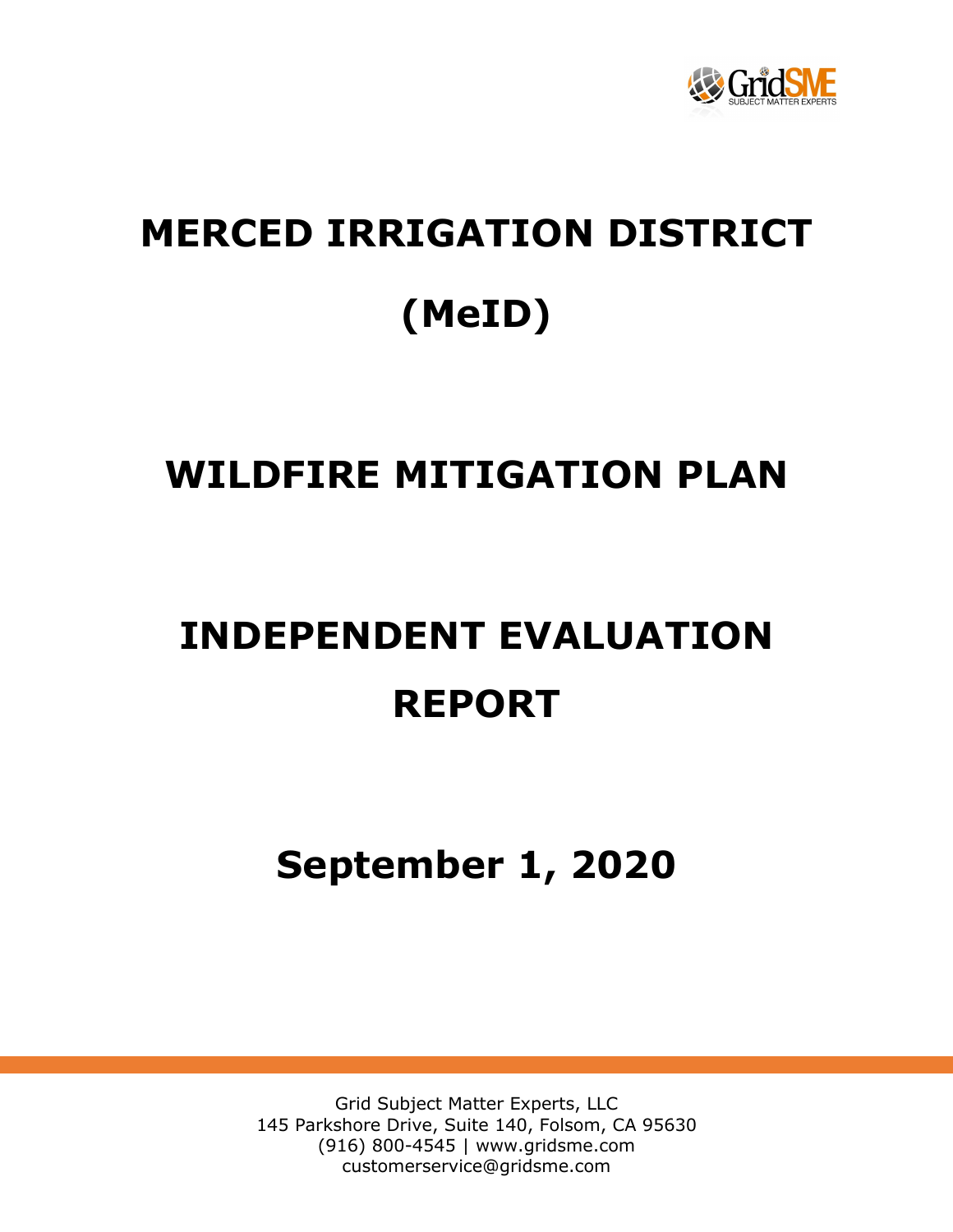

#### **DISCLAIMER**

California Senate Bill 901 (SB 901) mandates that local publicly owned electric utilities or electrical cooperatives shall, before January 1, 2020, prepare a Wildfire Mitigation Plan (WMP or Plan). Additionally, publicly owned electric utilities and electrical cooperatives are required to contract with a qualified independent evaluator with experience to assess the comprehensiveness of its WMP.

The Merced Irrigation District (MeID) has requested Grid Subject Matter Experts ("GridSME") to conduct a review and assessment of their WMP to ensure it meets the requirements outlined in SB 901. GridSME's review and assessment is based on MeID's WMP alone and evaluates only the comprehensiveness of the Plan as it is written.

The information provided in this review and report represents GridSME's analysis based only on the information available at the time the review was conducted. GridSME is not responsible for the success or failure of MeID's projects nor any potential ignition resulting therefrom. GridSME makes no representations or warranties expressed or implied regarding the reliability or thoroughness of MeID's WMP. Recipients of the assessment report assume all liabilities incurred by themselves, or third parties, resulting from their reliance on the report, or the data, information, and/or assessment contained therein.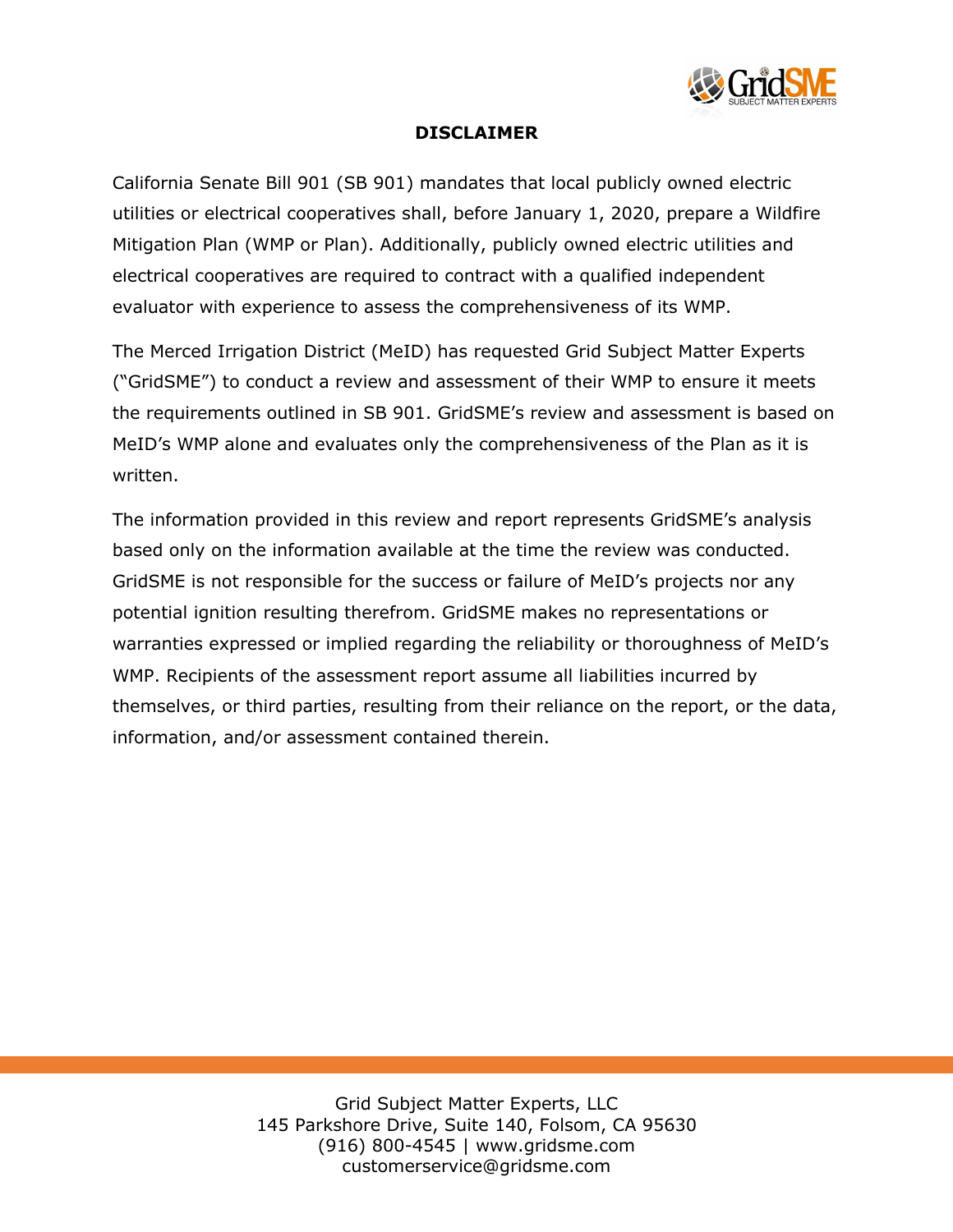

# Table of Contents

| 1.0  |  |
|------|--|
| 2.0  |  |
| 3.0  |  |
| 4.0  |  |
| 4.1  |  |
| 4.2  |  |
| 4.3  |  |
| 4.4  |  |
| 4.5  |  |
| 4.6  |  |
| 4.7  |  |
| 4.8  |  |
| 4.9  |  |
| 4.10 |  |
| 4.11 |  |
| 4.12 |  |
| 4.13 |  |
| 4.14 |  |
| 5.0  |  |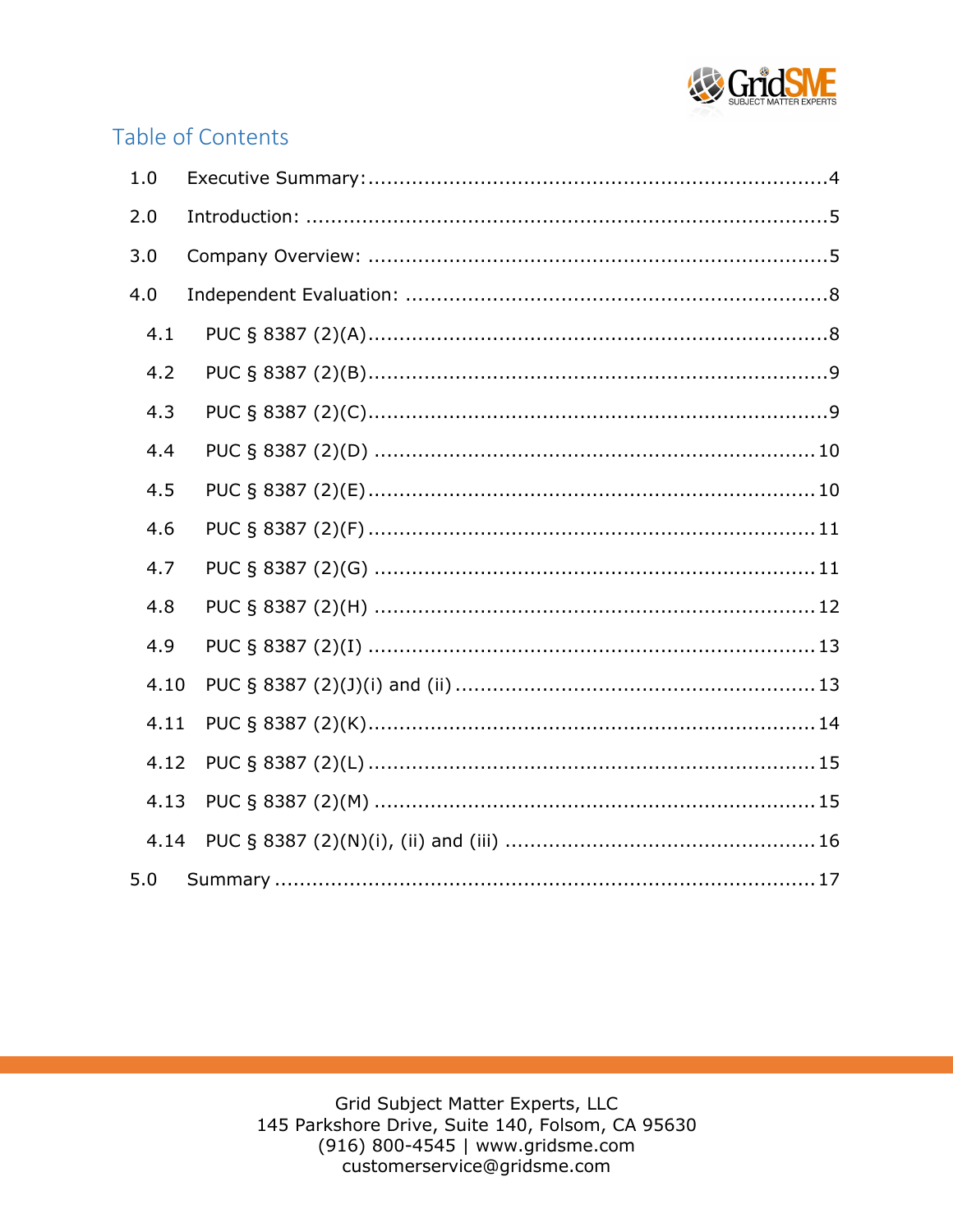

#### **1.0 Executive Summary:**

On September 21, 2018, California Governor Jerry Brown signed Senate Bill (SB) 901 which amended Public Utilities Code (PUC) § 8387 and states that "Each local publicly owned electric utility and electrical cooperative shall construct, maintain, and operate its electrical lines and equipment in a manner that will minimize the risk of wildfire posed by those electrical lines and equipment. They will prepare a wildfire mitigation plan before January 1, 2020 and contract with a qualified independent evaluator with experience in assessing the safe operation of electrical infrastructure to review and assess the comprehensiveness of its wildfire mitigation plan. The independent evaluator (IE) shall issue a report that shall be made available on the internet website of the local publicly owned electric utility or electrical cooperative and shall present the report at a public meeting of the local publicly owned electric utility's or electrical cooperative's governing board".

In accordance with PUC §§ 8387(3) and 8387(3)(c) the Merced Irrigation District (MeID), a Publicly Owned Utility (POU), presented its Wildfire Mitigation Plan (WMP or Plan) at an appropriately noticed public meeting on September 5, 2019 and received approval of the Plan from the MeID Board of Directors. Additionally, in accordance with PUC § 8387(b)(1) MeID submitted their WMP to the California Public Utilities Commission's (CPUC) Wildfire Safety Advisory Board (WSAB) on April 3, 2020 and subsequently contracted with Grid Subject Matter Experts (GridSME) to conduct an independent evaluation of their WMP to review and assess the comprehensiveness of their Plan as written. As of the time of this review the WSAB has not issued formal guidelines or requirements regarding an IE's WMP review. Therefore, GridSME's evaluation of the MeID Plan consisted of only a review of the written Plan to ensure that MeID's WMP addressed each of the required elements of PUC § 8387 as it relates to POU's.

The GridSME team of IEs bring over 100 years of combined electric utility system operations experience and are qualified to review and assess the comprehensiveness of MeID's WMP. Based on this high-level review, GridSME has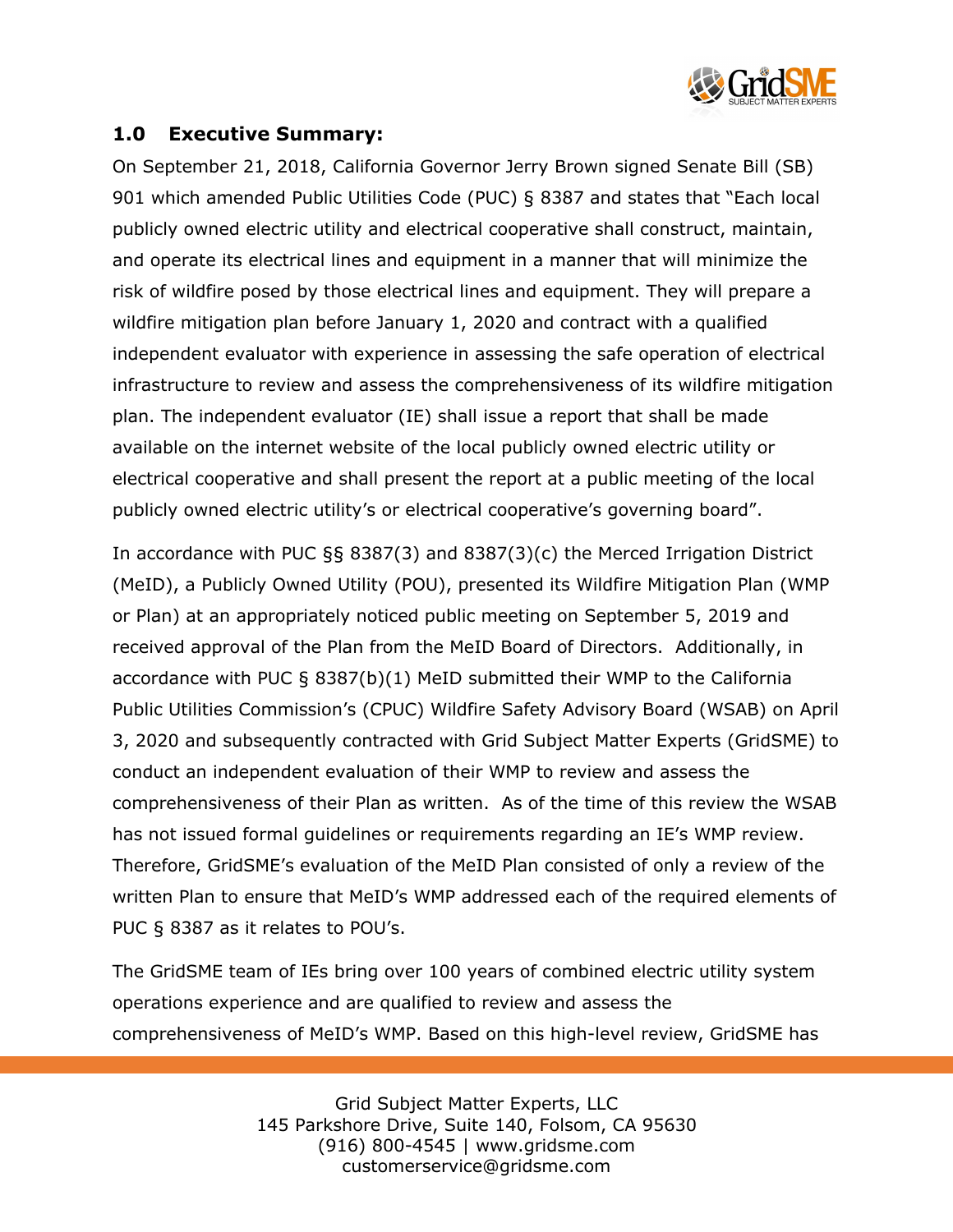

concluded that MeID's WMP is comprehensive and meets the requirements of PUC § 8387.

# **2.0 Introduction:**

Over the past several years the threat of catastrophic wildfires has significantly increased in the state of California. These fires are fueled in part by changing weather patterns such as extended drought conditions, more intense windstorms, hotter temperatures; and at-risk fuel such as dead or diseased vegetation, etc. Following a thorough investigation of these catastrophic wildfires, the fire authorities have concluded that electrical facilities were the source of ignition for some of these fires.

In order to comply with State law and the requirements of PUC § 8387, MeID prepared its WMP detailing fire mitigation efforts and programs to construct, maintain, and operate its electrical lines and equipment in a manner that will minimize the risk of wildfire posed by those electrical lines and equipment. Although MeID has no transmission or distribution facilities within the CPUC defined High Fire Threat District (HFTD) they have elected to apply wildfire mitigation programs to their facilities outide of the HFTD. This report provides a high-level assessment of MeID efforts to comply with each of the elements of PUC § 8387 and a short description of the assessment by the IE.

#### **3.0 Company Overview:**

Established in 1919, MeID is one of only four irrigation districts in California today that also provides retail electric energy to homes, farms, and businesses. MeID is governed as a special district by a locally elected five-member board of directors under the provisions of the California Water Code.

MeID's service territory is located within California's San Joaquin Valley, in Merced County. Beginning in 1996, MeID began selling retail electric power and has now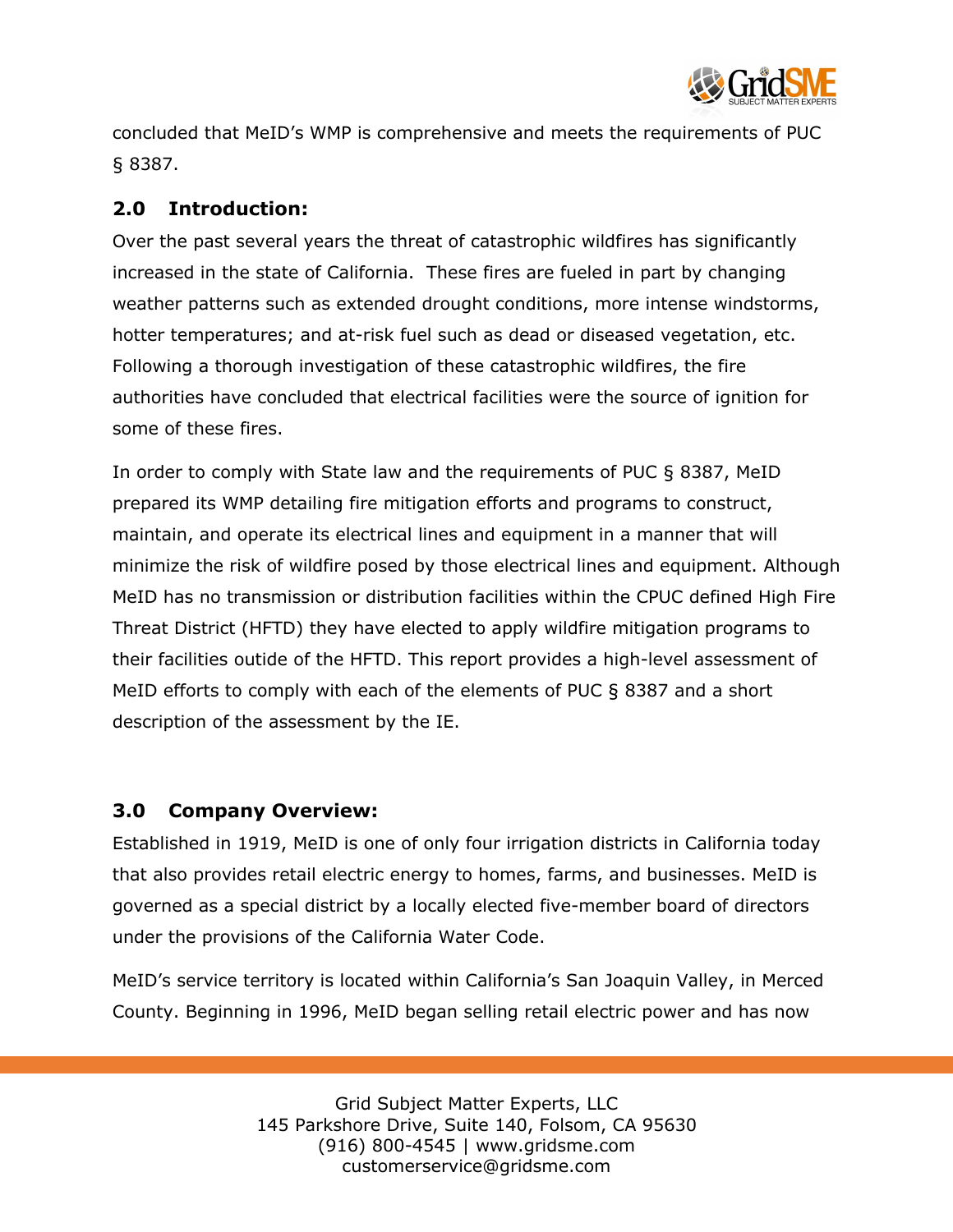

grown to provide safe and reliable power to over 10,600 customers in the communities of Merced, Livingston, Winton, and Atwater.

MeID owns, maintains, and operates three hydro generating stations, approximately 34 miles of 115 kV transmission lines, and distributes power over approximately 265 miles of 21 and 12 kV distribution lines. All MeID electrical facilities are located outside the HFTD as shown on the CPUC Fire Threat Map (see figure 1). The HFTD is comprised of a High Hazard Zone and two High Fire-Threat Areas where there is an increased risk for utility associated wildfires.

The three areas are:

- 1. Tier 1, High Hazard Zone Zones which are in direct proximity to communities, roads, and utility lines, and are a direct threat to public safety.
- 2. Tier 2 fire-threat area Depicts areas where there is an elevated risk (including likelihood and potential impacts on people and property) from utility associated wildfires.
- 3. Tier 3 fire-threat area Depicts areas where there is an extreme risk (including likelihood and potential impacts on people and property) from utility associated wildfires.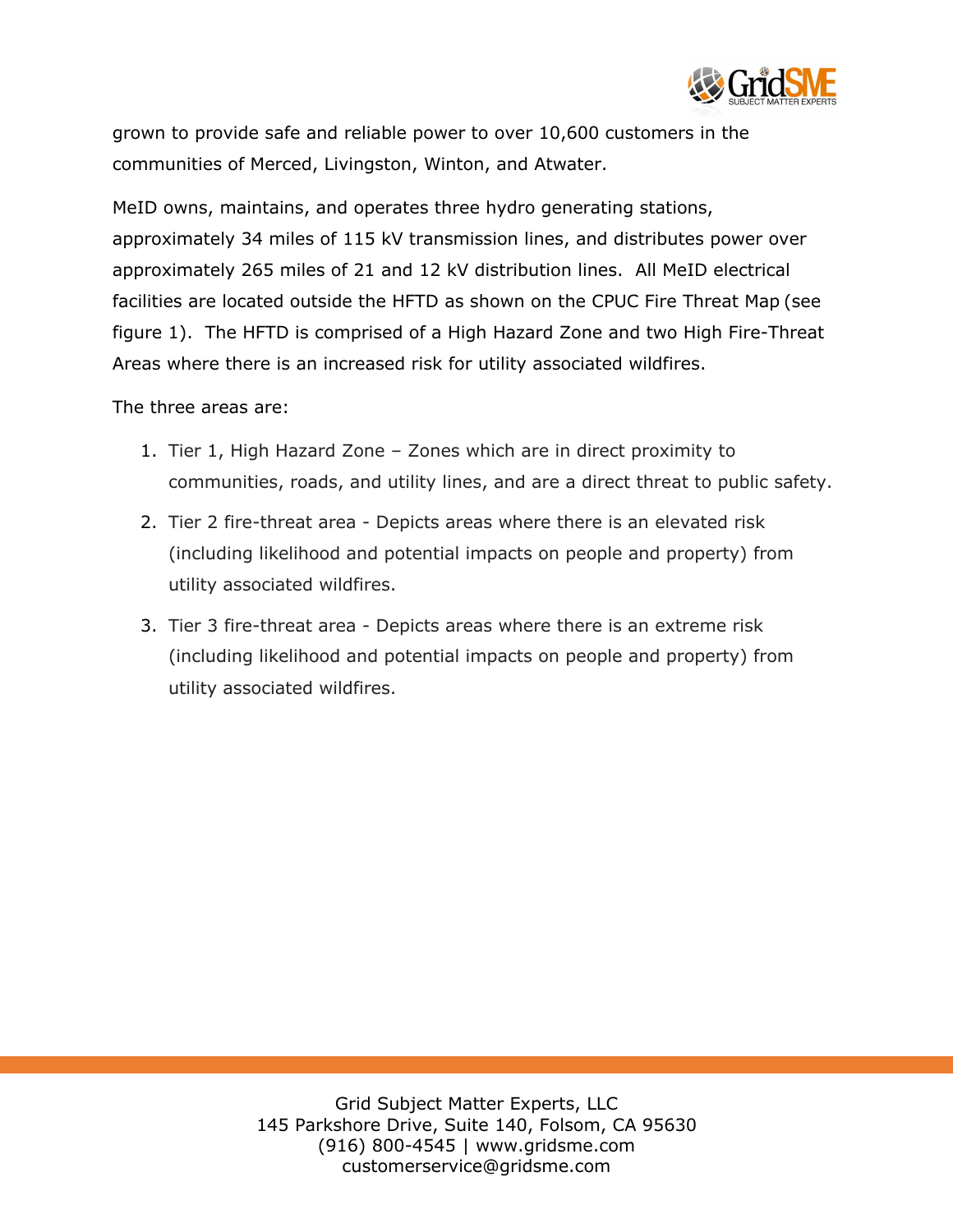



*Figure 1 - MeID's Electric Service Territory*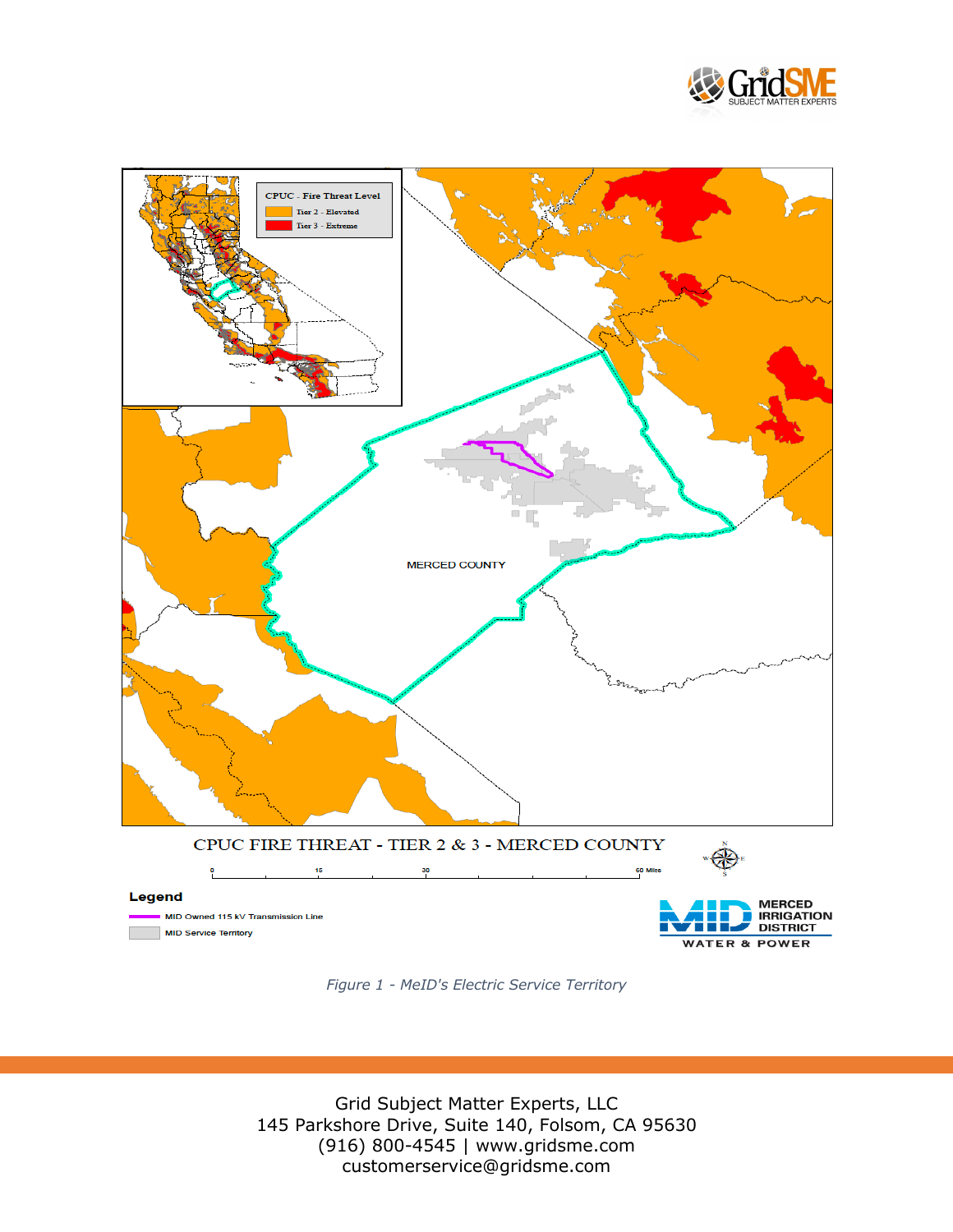

# **4.0 Independent Evaluation:**

Although MeID has no transmission or distribution facilities within the CPUC defined HFTD they have elected to apply wildfire mitigation programs to their facilities outide of the HFTD. The overarching goal is to provide safe, reliable, resilient, and economic electric service to its local community. In order to meet this goal, MeID constructs, maintains and operates its electrical lines and equipment in a manner that minimizes the risk of catastrophic fire posed by those electrical lines and equipment.

This report provides a high-level assessment of MeID efforts to comply with each of the elements of PUC § 8387 and a short description of the assessment by the IE. Each of the 17 requirements (elements) of PUC § 8387 are listed separately below with a high-level narrative by the IE of the plan assessment, the comprehensiveness of the plan, and recommendations for inclusion in future Plan updates, if any.

## **4.1 PUC § 8387 (2)(A)**

#### **Requirement:**

An accounting of the responsibilities of persons responsible for executing the plan.

#### **Assessment:**

Section III.A, Roles and Responsibilities, identifies MeID's governance for development, approval, and implementation of this WMP. MeID's WMP clearly defines who is responsible and/or accountable for the various elements of their Plan. The MeID Board of Directors has responsibility for Plan review and final approval. The General Manager has overall accountability for the development and implementation of the WMP. The Deputy General Manager of Energy Resources has overall responsibility for the development and implementation of this WMP including oversight of the various wildfire mitigation programs such as vegetation management, substation inspections, line inspections, line construction, etc.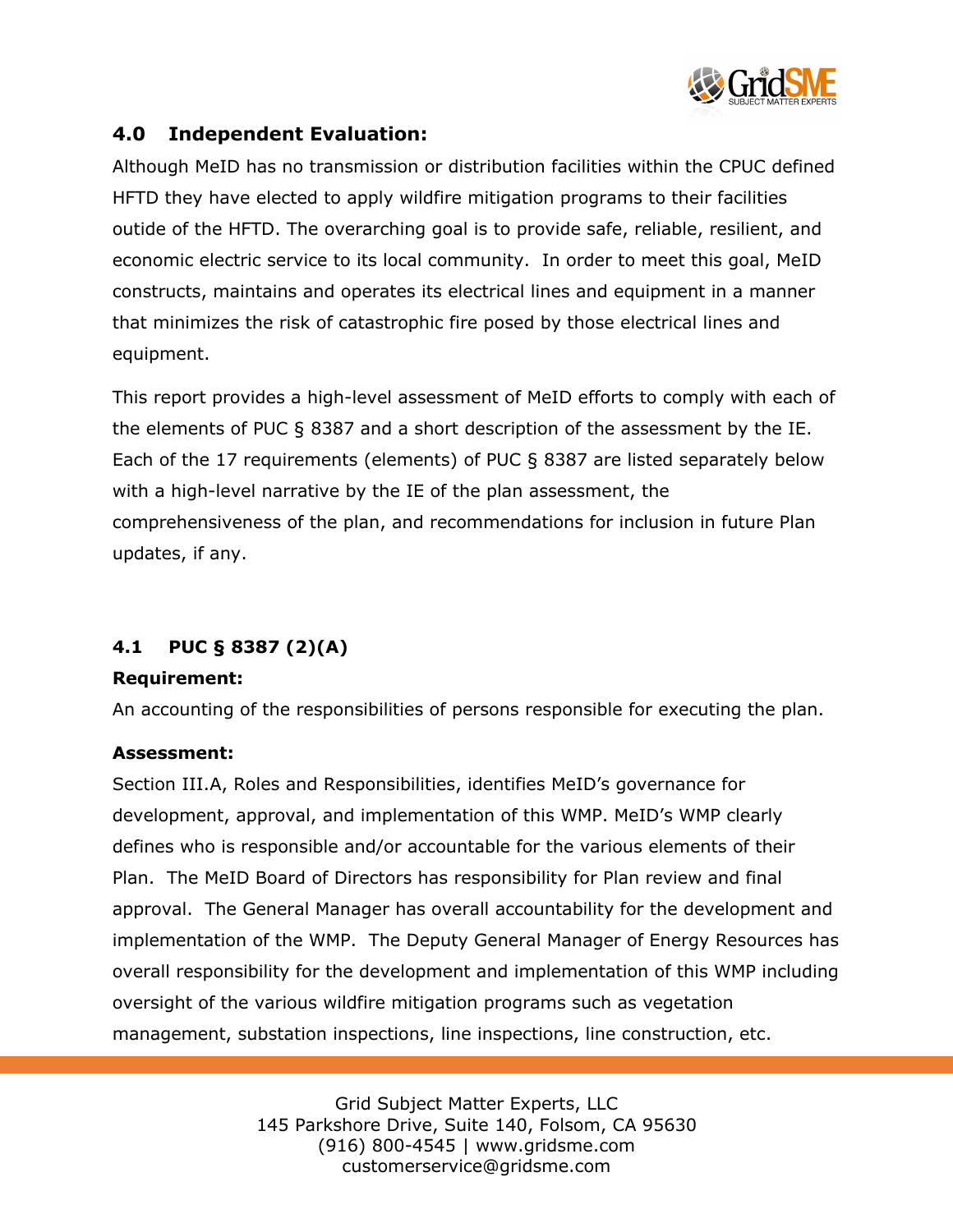

# **4.2 PUC § 8387 (2)(B)**

#### **Requirement:**

The objectives of the wildfire mitigation plan.

#### **Assessment:**

MeID's overarching goal is to provide safe, reliable, resilient, and economic electric service to its local community. Although MeID has no transmission or distribution facilities within the CPUC defined HFTD they have elected to apply wildfire mitigation programs to their facilities outide of the HFTD. In order to meet this goal, MeID constructs, maintains, and operates its electrical lines and equipment in a manner that minimizes the risk of catastrophic fire posed by those electrical lines and equipment, and in accordance with CPUC and North American Electric Reliability standards.

# **4.3 PUC § 8387 (2)(C)**

#### **Requirement:**

A description of the preventative strategies and programs to be adopted by the local publicly owned electric utility or electrical cooperative to minimize the risk of its electrical lines and equipment causing catastrophic wildfires, including consideration of dynamic climate change risks.

#### **Assessment:**

Sections V.B through V.F of MeID's WMP describe the various programs undertaken by MeID to minimize the probability that its electrical facilities may be the origin or contributing source for the ignition of a catastrophic wildfire. The MeID describes their vegetation management program, transmission and distribution line inspections, substation inspections, and situational awareness method to be alerted to critical fire weather conditions.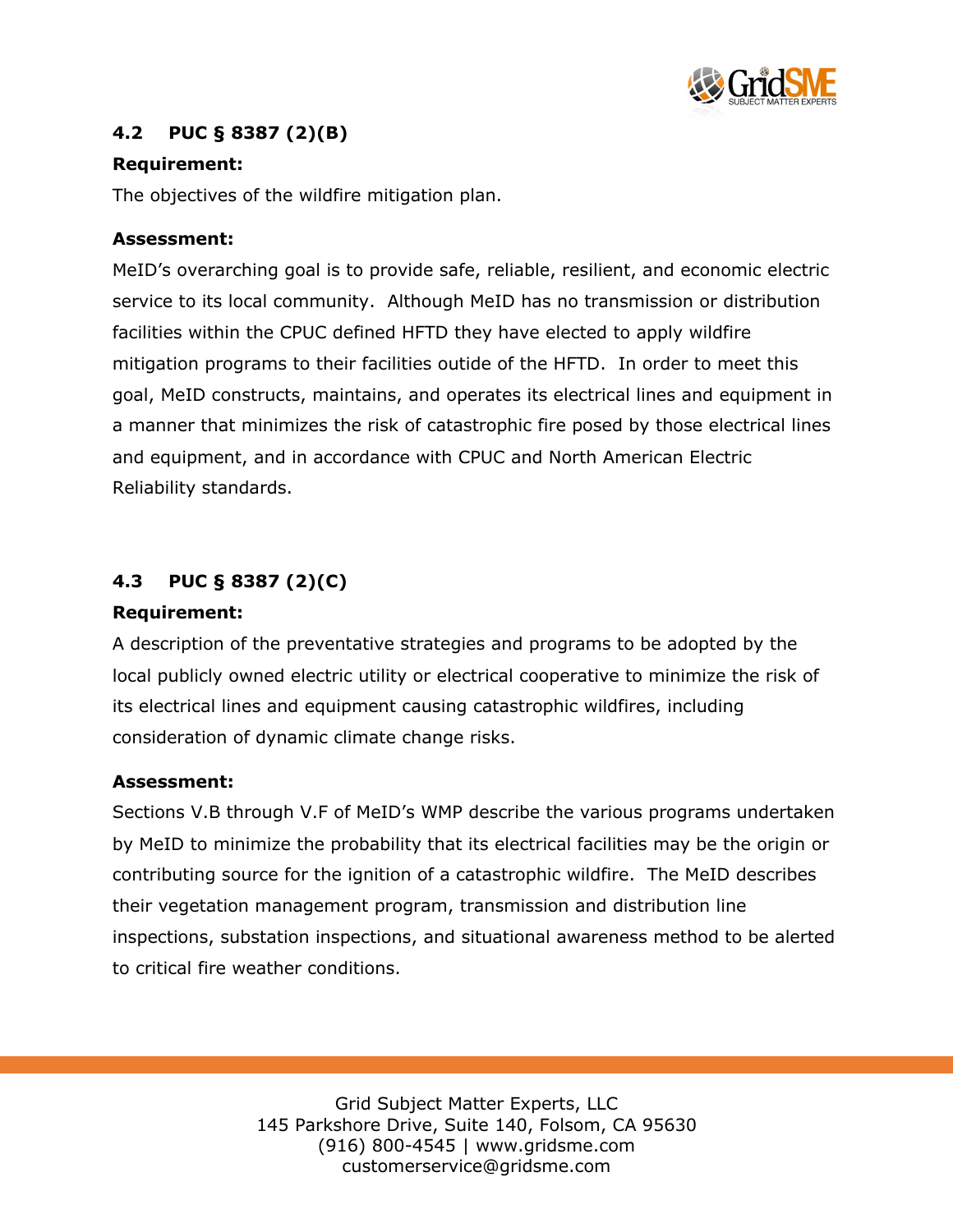

# **4.4 PUC § 8387 (2)(D)**

#### **Requirement:**

A description of the metrics the local publicly owned electric utility or electrical cooperative plans to use to evaluate the wildfire mitigation plan's performance and the assumptions that underlie the use of those metrics.

#### **Assessment:**

Section VII.A of MeID's 2019 WMP lists two metrics that will be monitored to inform them on the effectiveness and performance of their Plan. Although not in the HFTD MeID will track vegetation contacts and wires down. The MeID currently has relatively limited data gathered through these metrics, however, the MeID will use the 2019 results of these metrics to establish the baseline to determine effectiveness of the Plan and serve as the basis for future Plan revisions and updates.

#### **Recommendation:**

It is recommended that future Plan updates include a table with the number of incidents listed relevant to this metric.

## **4.5 PUC § 8387 (2)(E)**

#### **Requirement:**

A discussion of how the application of previously identified metrics to previous wildfire mitigation plan performances has informed the wildfire mitigation plan.

#### **Assessment:**

In section VII.B of the WMP, the MeID states that in the initial years there will be relatively limited data gathered through these metrics to measure Plan performance. However, as the data collection history becomes more robust, MeID will be able to identify areas of its operations and service territory that are disproportionately impacted and inform MeID on potential improvements to their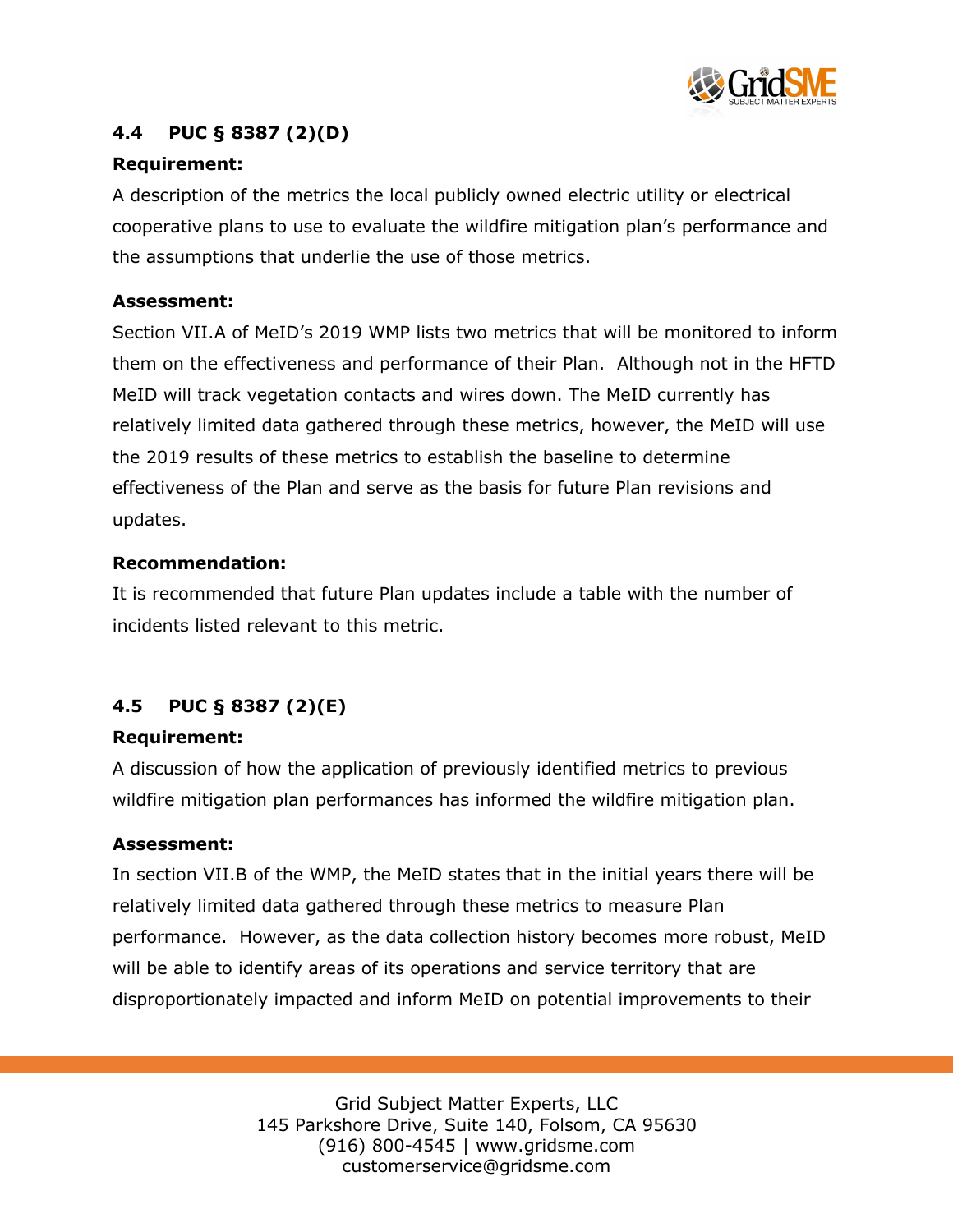

Plan.

# **4.6 PUC § 8387 (2)(F)**

#### **Requirement:**

Protocols for disabling reclosers and deenergizing portions of the electrical distribution system that consider the associated impacts on public safety, as well as protocols related to mitigating the public safety impacts of those protocols, including impacts on critical first responders and on health and communication infrastructure.

#### **Assessment:**

Section V.E describes MeID's protocols for disabling line reclosers on all of their transmission and distribution circuits. Although MeID does not have a formal policy to disable reclosers during critical fire weather conditions they do monitor system conditions and will turn off reclosing based on real-time information.

Section V.F describes the MeID protocols for de-energizing transmission and/or distribution facilities for safety during critical fire weather conditions. Although MeID does not have a formal policy to deenergize circuits during critical fire weather conditions, MeID may deenergize circuits based on real-time information and to protect employee and/or public safety. Additionally, the Plan describes the protocols for communicating with customers, the first responder community, and critical infrastructure providers.

# **4.7 PUC § 8387 (2)(G)**

#### **Requirement:**

Appropriate and feasible procedures for notifying a customer who may be impacted by the deenergizing of electrical lines. The procedures shall direct notification to all public safety offices, critical first responders, health care facilities, and operators of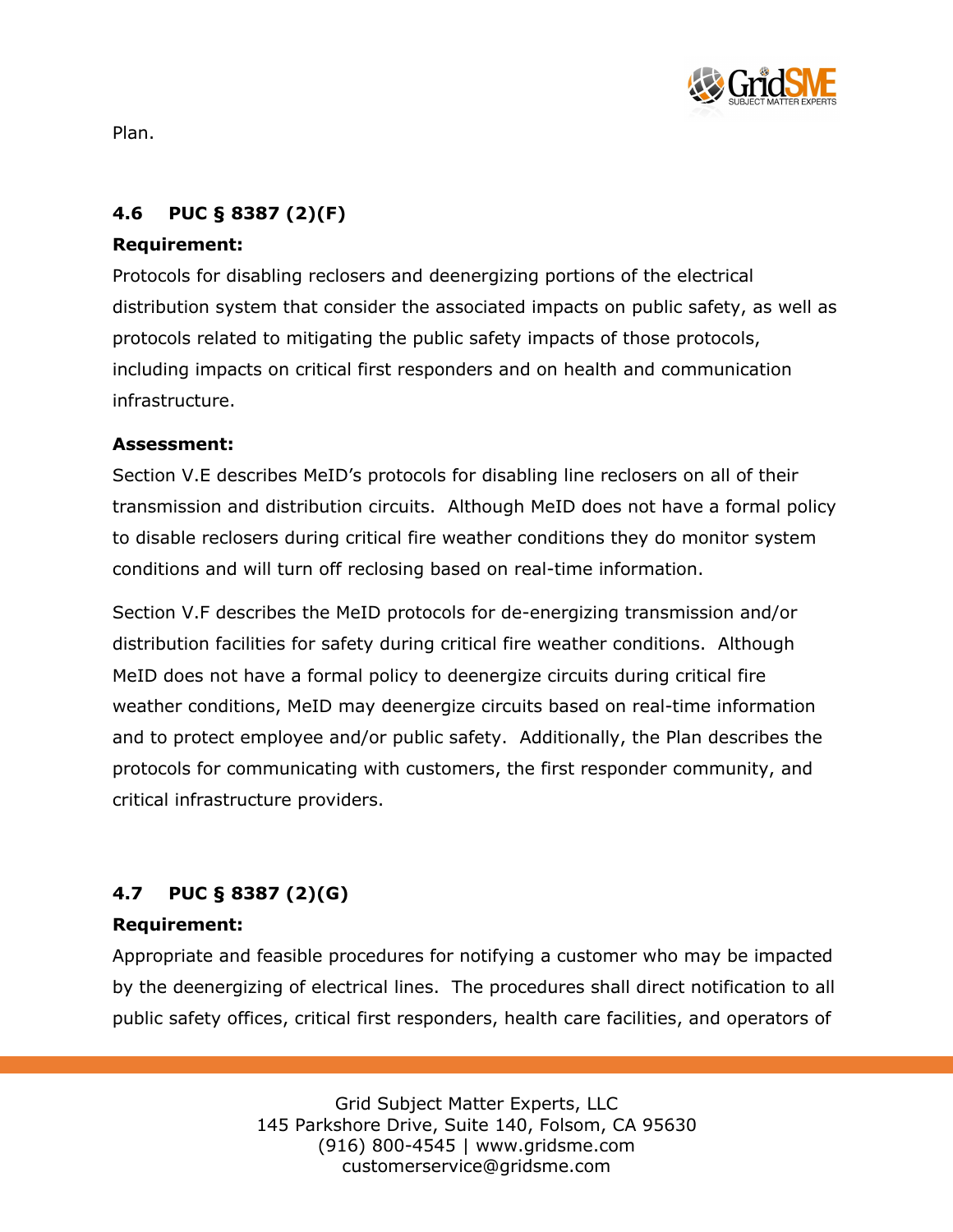

telecommunications infrastructure with premises within the footprint of potential de-energization for a given event.

#### **Assessment:**

Sections V.F describe the MeID protocols for communicating with stakeholders regarding potential service interruptions. Although MeID does not have a formal Public Safety Power Shutoff (PSPS) program they may turn off the power for public safety or other emergency situation. If needed, MeID will execute their established protocols for communicating system emergencies to customers; emergency response personnel; city, county and state government officials; and critical infrastructure providers, such as hospitals, telecommunications providers, water providers, etc.

#### **4.8 PUC § 8387 (2)(H)**

#### **Requirement:**

Plans for vegetation management.

#### **Assessment:**

Described in section V.C, MeID meets or exceeds the minimum industry standard vegetation management practices as required in CPUC General Order (GO) 95, NERC Standard FAC-003-4, California Public Resource Codes §§ 4292 and 4293.

MeID personnel perform vegetation management inspections on an annual basis and also perform work to correct any potentially non-compliant incidents identified during the inspections.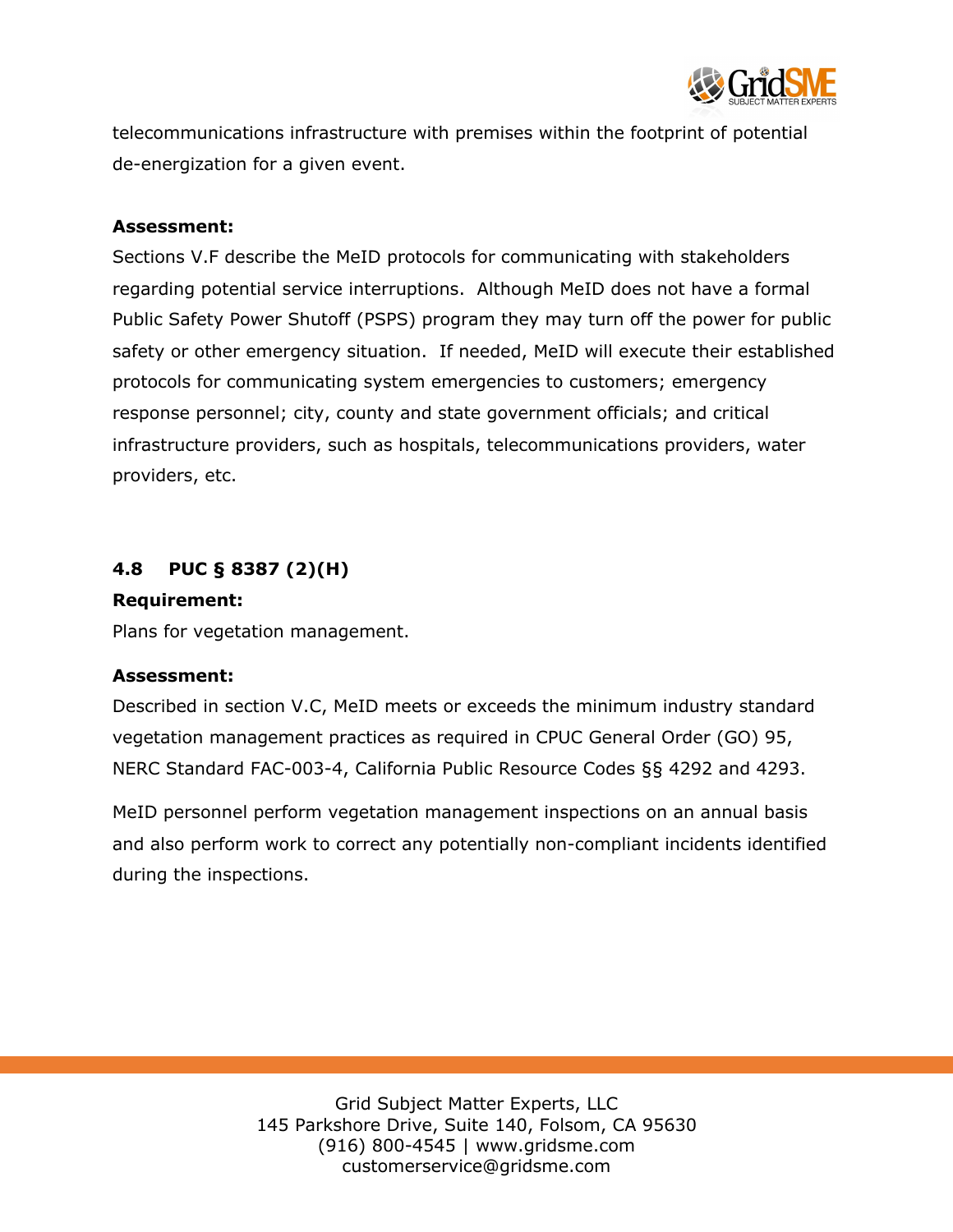

# **4.9 PUC § 8387 (2)(I)**

#### **Requirement:**

Plans for inspections of the local publicly owned electric utility's or electrical cooperative's electrical infrastructure.

#### **Assessment:**

Section V.D provides an overview of MeID's facility inspection guidelines for facilities within the MeID HFTD. Although MeID does not own or operate any facilities in the HFTD, the guidelines meet or exceed the minimum inspection standards defined in CPUC GO 165 for electric distribution and transmission facilities and GO 174 for substations.

## **4.10 PUC § 8387 (2)(J)(i) and (ii)**

#### **Requirement:**

A list that identifies, describes, and prioritizes all wildfire risks, and drivers for those risks, throughout the local publicly owned electric utility's or electrical cooperative's service territory. The list shall include, but not be limited, to both of the following:

**(2)(J)(i)** Risks and risk drivers associated with design, construction, operation, and maintenance of the local publicly owned electric utility's or electrical cooperative's equipment and facilities.

**(2)(J)(ii)** Particular risks and risk drivers associated with topographic and climatological risk factors throughout the different parts of the local publicly owned electric utility's or electrical cooperative's service territory.

#### **Assessment:**

Sections IV.A describes the risks and risk drivers associated with design, construction, operation and maintenance of the MeID electric facilities. MeID has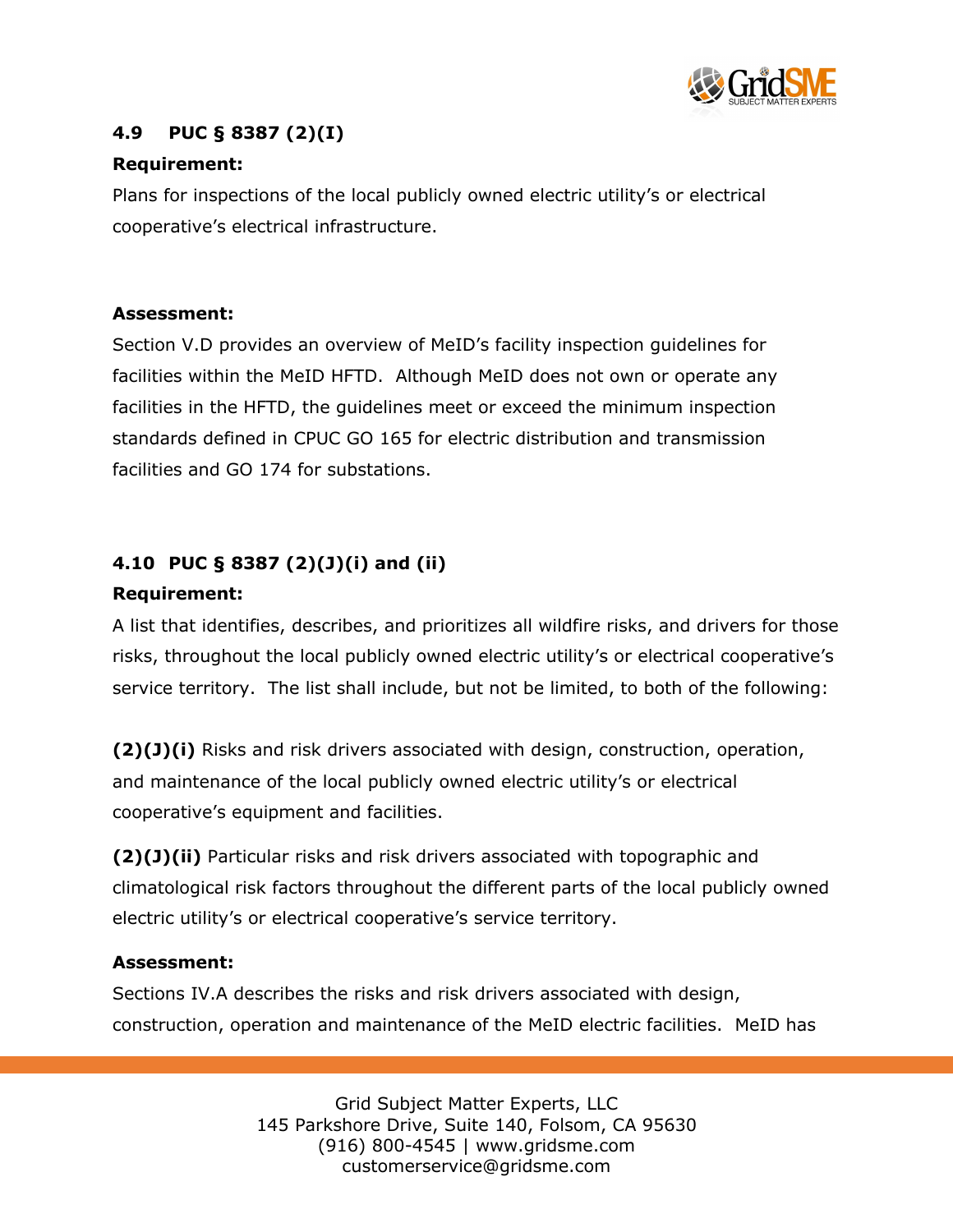

no electric facilities within the HFTD and does not have a documented history of high fire risk incidents, however they have identified their primary risk drivers as (1) wire down near vegetation, and (2) vegetation to electrical line contact. In the absence of documented historical data regarding equipment failures, MeID has identified the aforementioned risks based on past experience. Additionally, approximately 85% of MeID's distribution system is of underground construction which further reduces this risk.

Sections IV.B describes the risks and risk drivers associated with topographic and climatological risk factors. MeID's service territory is in the central valley of California and outside the HFTD. The climatological risk factors experienced within the MeID service territory are consistent with what is experienced throughout the California central valley. Those risks are associated with (1) extended drought conditions, (2) hot temperatures, (3) high winds, (4) and climate change.

#### **4.11 PUC § 8387 (2)(K)**

#### **Requirement:**

Identification of any geographic area in the local publicly owned electric utility's or electrical cooperative's service territory that is a higher wildfire threat than is identified in a commission fire threat map, and identification of where the commission should expand a high fire threat district based on new information or changes to the environment.

#### **Assessment:**

As described in section V.A MeID agrees with the CPUC and the identified HFTD, and has incorporated it into its construction, inspection, and maintenance procedures, where applicable.

MeID has not identified any areas of their service territory that are of higher wildfire threat than is identified in the CPUC fire threat map and makes no recommendations for expanding the HFTD.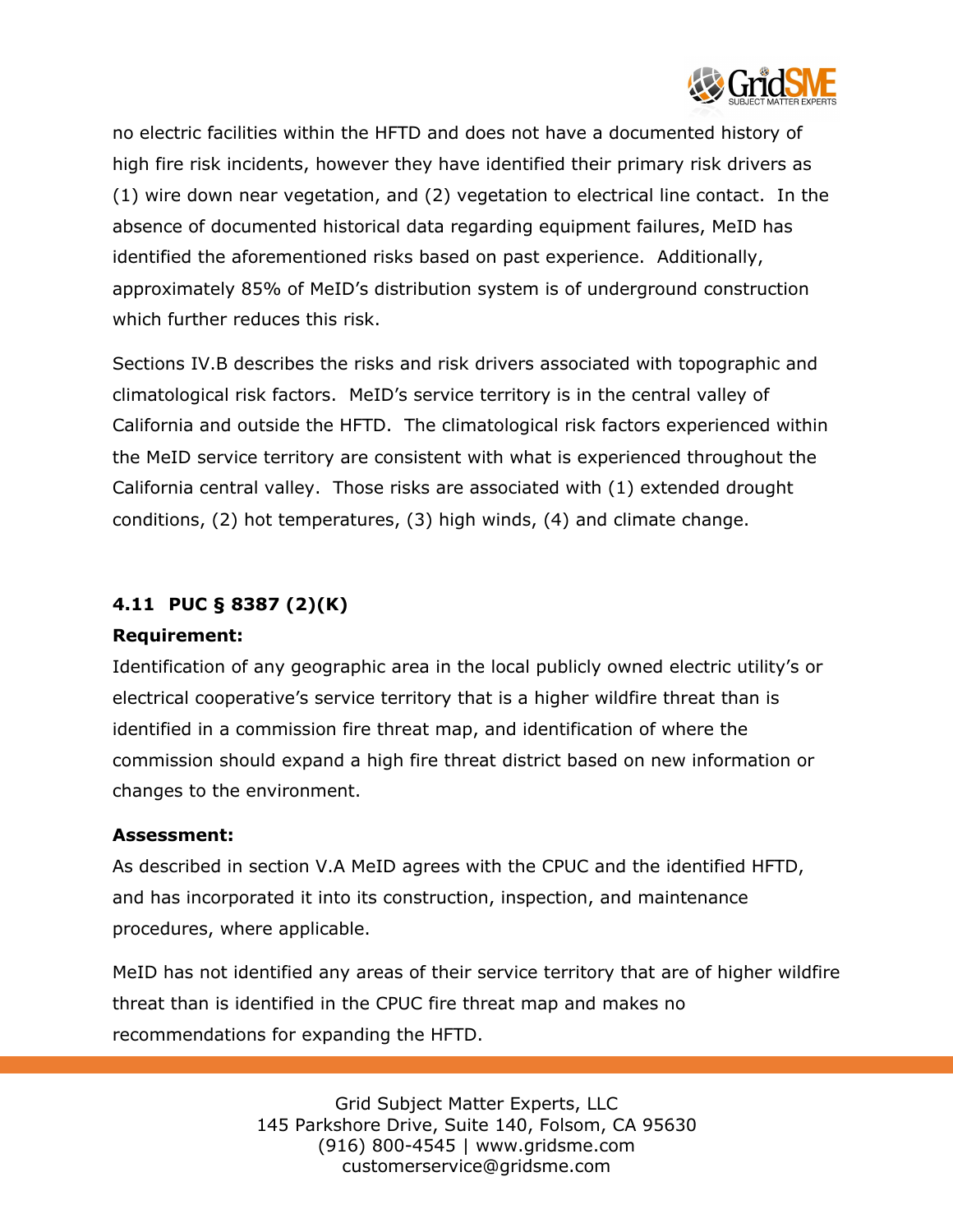

# **4.12 PUC § 8387 (2)(L)**

#### **Requirement:**

A methodology for identifying and presenting enterprise wide safety risk and wildfire-related risk.

#### **Assessment:**

Section VII.C describes MeID's process for monitoring and auditing their WMP. As previously mentioned, MeID does not own or operate any facilities within the HFTD. In the absence of an enterprise fire-risk mitigation program framework, MeID currently relies on internal personnel with extensive maintenance and operations experience to inform the company of potential safety and reliability risks. If any risks are identified a remediation plan will be developed and be presented to the Board of Directors for approval.

#### **4.13 PUC § 8387 (2)(M)**

#### **Requirement:**

A statement of how the local publicly owned electric utility or electrical cooperative will restore service after a wildfire.

#### **Assessment:**

Section VI describes MeID's procedures for restoring electrical service if a line experiences an unplanned (forced) interruption, if the line is de-energized for safety due to critical fire weather conditions, or after a wildfire damages any facilities. The MeID has well defined standard operating procedures for safely restoring service following an interruption or other event that causes significant infrastructure damage.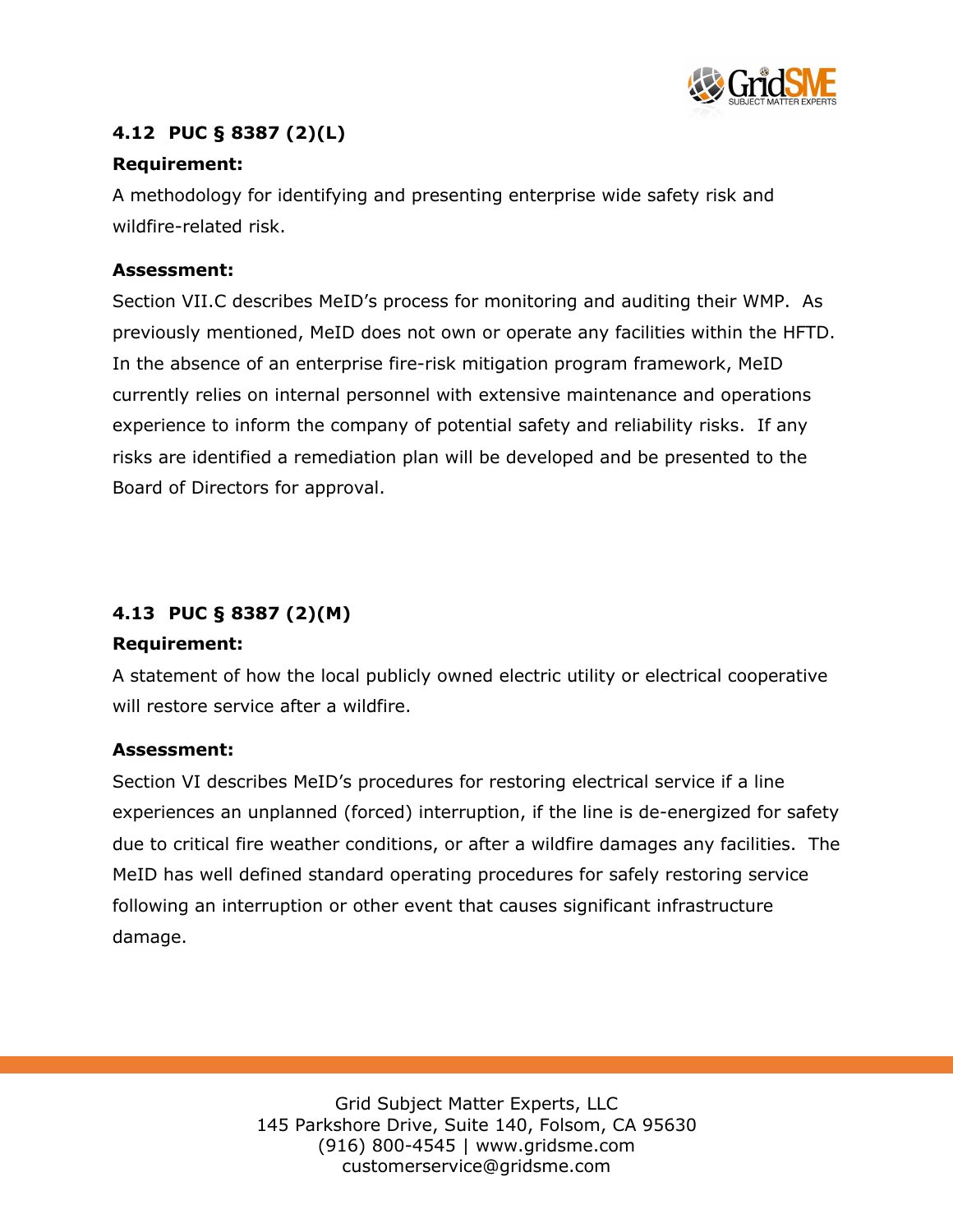

# **4.14 PUC § 8387 (2)(N)(i), (ii) and (iii)**

#### **Requirement:**

A description of the processes and procedures the local publicly owned electric utility or electrical cooperative shall use to do all of the following:

**(2)(N)(i)** Monitor and audit the implementation of the wildfire mitigation plan.

**(2)(N)(ii)** Identify any deficiencies in the wildfire mitigation plan or its implementation and correct those deficiencies.

**2(N)(iii)** Monitor and audit the effectiveness of electrical line and equipment inspections, including inspections performed by contractors, that are carried out under the plan, other applicable statutes, or commission rules.

#### **Assessment:**

Section VII.C and VII.D, describes the MeID methodology for monitoring and auditing the WMP implementation and effectiveness of the various programs. The MeID leadership are responsible for ensuring compliance with MeID's wildfire mitigation programs. The General Manager has overall accountability for the development and implementation of the Plan. All specific program responsibilities are delegated to leadership overseeing their respective departments.

Initially, the MeID will have limited data (metrics) to help determine plan effectiveness or identifying plan deficiencies. The metrics provided in MeID's 2019 WMP will serve as the baseline year to assess Plan performance and serve as the basis for plan revisions and improvements in future years. Inspection and maintenance work is performed by MeID personnel and recorded in Cityworks, MeID's asset management database.